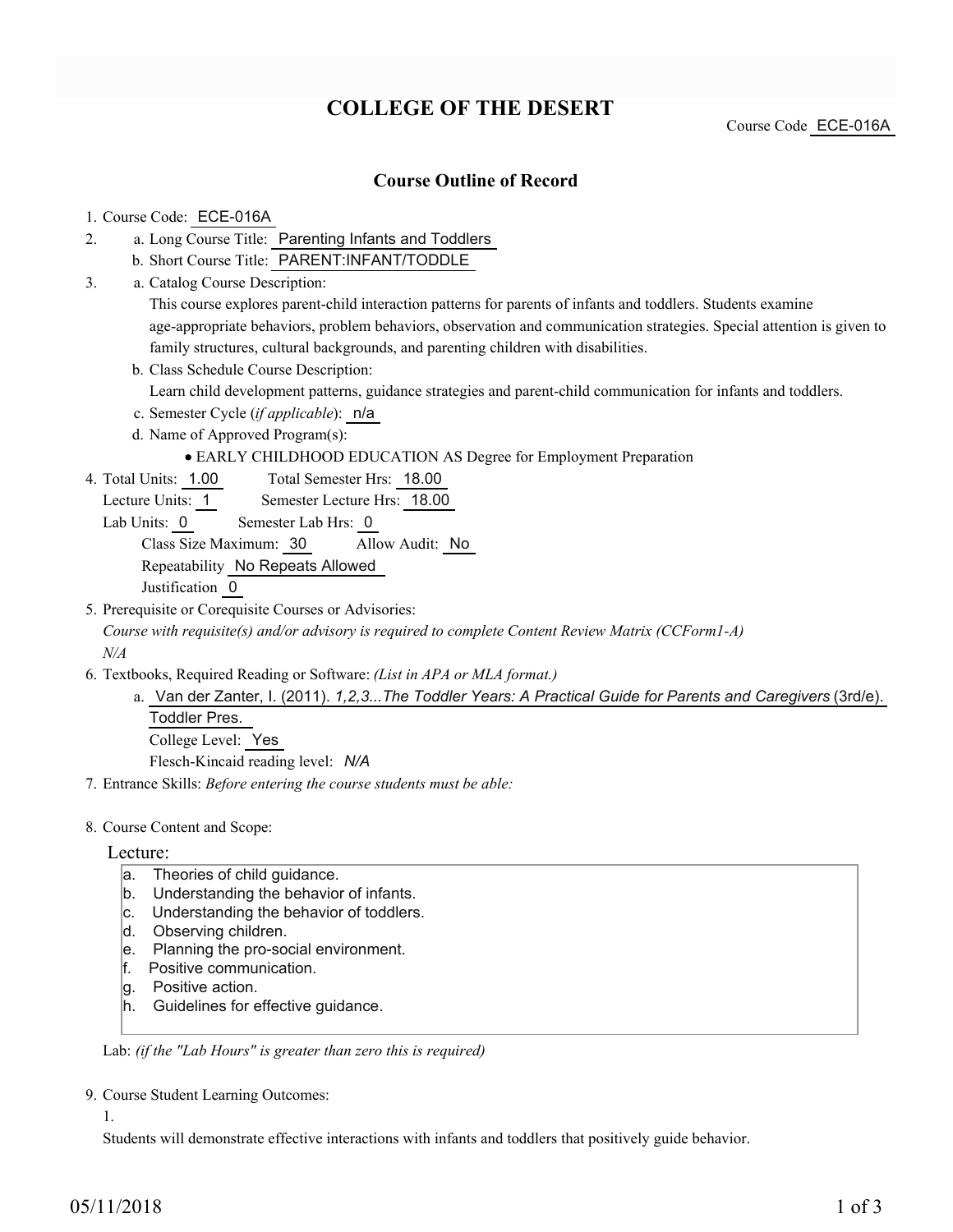- 10. Course Objectives: Upon completion of this course, students will be able to:
	- a. Demonstrate knowledge of current child guidance theories
	- b. Identify developmental milestones that affect behavior.
	- c. Demonstrate the use of observation for prescriptive guidance
	- d. Identify components of the nurturing social environment
	- e. List underlying causes of problem behavior.
	- f. Discuss strategies for positive communication.
	- g. Define logical and natural consequences and understand their importance in guidance.
	- h. Identify family structures and the parenting challenges of each type.
	- i. Demonstrate an understanding of the parenting challenges facing families with children with disabilities

11. Methods of Instruction: *(Integration: Elements should validate parallel course outline elements)* 

- a. Demonstration, Repetition/Practice
- b. Discussion
- c. Lecture
- d. Observation

### 12. Assignments: (List samples of specific activities/assignments students are expected to complete both in and outside of class.) In Class Hours: 18.00

Outside Class Hours: 36.00

a. In-class Assignments

-

- b. Out-of-class Assignments
	- a. Read text as assigned.
	- b. Complete observation reports.
	- c. Student projects.

13. Methods of Evaluating Student Progress: The student will demonstrate proficiency by:

Guided/unguided journals

Students will compare family of origin guidance techniques with recommended practices.

• Field/physical activity observations

Students will observe effective practices in guiding children's behavior and complete an oral report on what they saw.

- Group activity participation/observation
- 14. Methods of Evaluating: Additional Assessment Information:
- 15. Need/Purpose/Rationale -- All courses must meet one or more CCC missions.

PO - Career and Technical Education

Apply critical thinking skills to research, evaluate, analyze, and synthesize information.

Exhibit effective written, oral communication and interpersonal skills.

IO - Global Citizenship - Ethical Behavior

 Integrate universally accepted values such as honesty, responsibility, respect, fairness, courage and compassion into judgments and decision-making.

16. Comparable Transfer Course

| <b>University System</b><br>Campus | <b>Course Title</b><br>Course Number | <b>Catalog Year</b> |
|------------------------------------|--------------------------------------|---------------------|
|------------------------------------|--------------------------------------|---------------------|